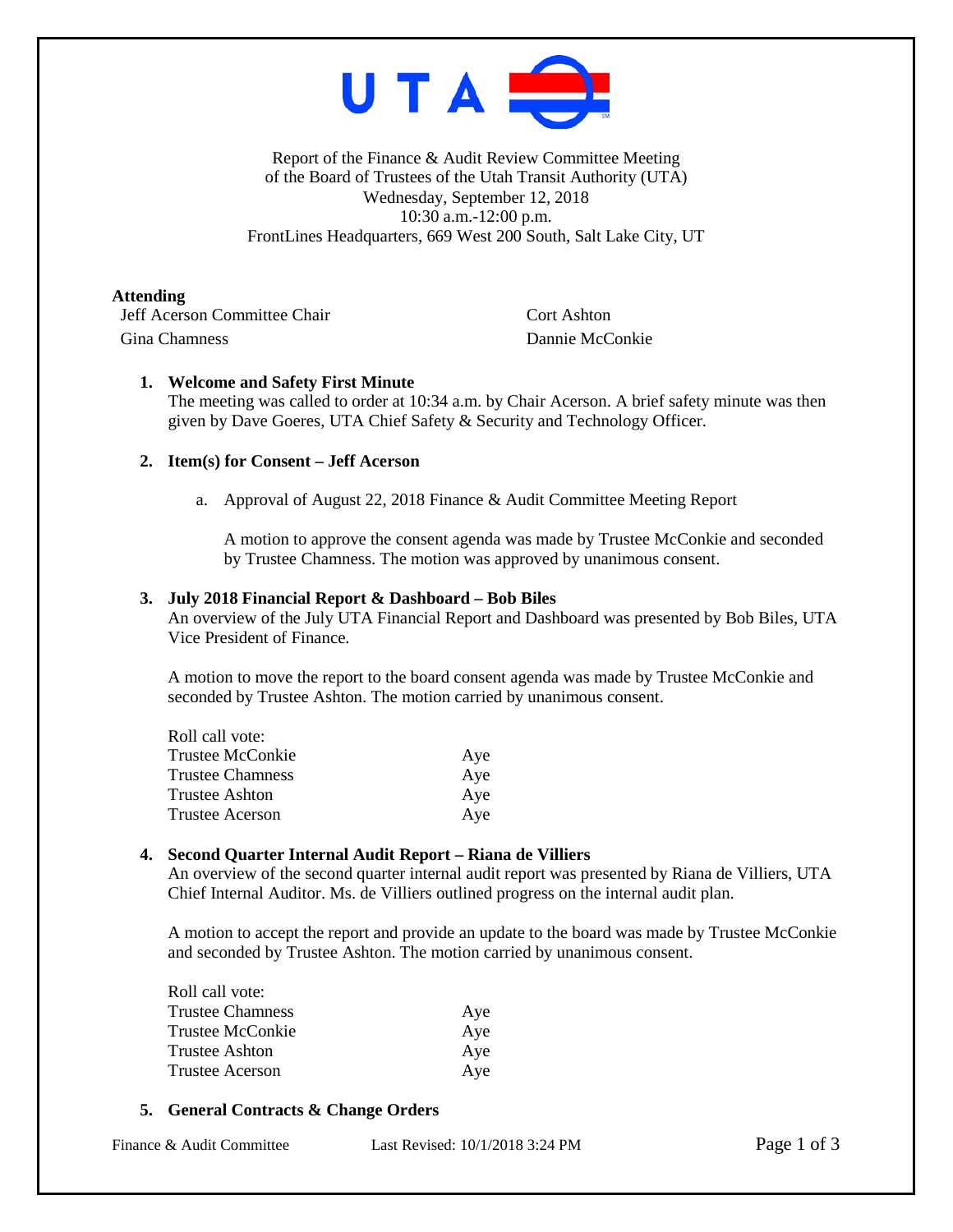#### **a. For Board Consent Approval**

# **1. Disbursement: Excavation of Sandy Civic Center Parking Structure (Hamilton Partners) – Paul Drake**

This disbursement covers UTA's portion of excavation costs at the Sandy Civic Center site. The excavation is for a parking structure that will include several hundred stalls for UTA patrons.

A motion to move the disbursement to the board consent agenda was made by Trustee McConkie and seconded by Trustee Chamness. The motion carried by unanimous consent.

| Roll call vote:         |     |
|-------------------------|-----|
| Trustee McConkie        | Aye |
| <b>Trustee Chamness</b> | Aye |
| Trustee Ashton          | Aye |
| <b>Trustee Acerson</b>  | Aye |

#### **b. For Board Review and Resolution**

## **1. Contract: Sandy Civic Center Parking Structure (Wadsworth Brothers) – Paul Drake**

The parking structure is part of the approved site development plan. The structure will provide parking at the site for UTA patrons and the adjacent development.

A question was posed by Trustee Ashton regarding the designation of the stalls reserved for UTA patrons versus stalls reserved for the development. Mr. Drake explained that the UTA stalls will be clearly identified with striping and signage.

A motion to forward this contract to the board was made by Trustee Ashton and seconded by Trustee Chamness. The motion carried by unanimous consent.

| Roll call vote: |     |
|-----------------|-----|
| McConkie        | Aye |
| <b>Chamness</b> | Aye |
| Ashton          | Aye |
| Acerson         | Aye |

# **6. Other Business – Jeff Acerson**

A Finance & Audit Committee budget work session is scheduled on September 19, 2018 from 10:00 a.m.-2:00 p.m. The next Finance & Audit Committee meeting is scheduled on September 27, 2018 from 12:00-1:00 p.m.

#### **7. Adjourn**

A motion to adjourn was made by Trustee Ashton and seconded by Trustee Chamness. The motion carried by unanimous consent and the meeting adjourned at 11:13 a.m.

Transcribed by Teri Black Senior Office Coordinator Finance Utah Transit Authority